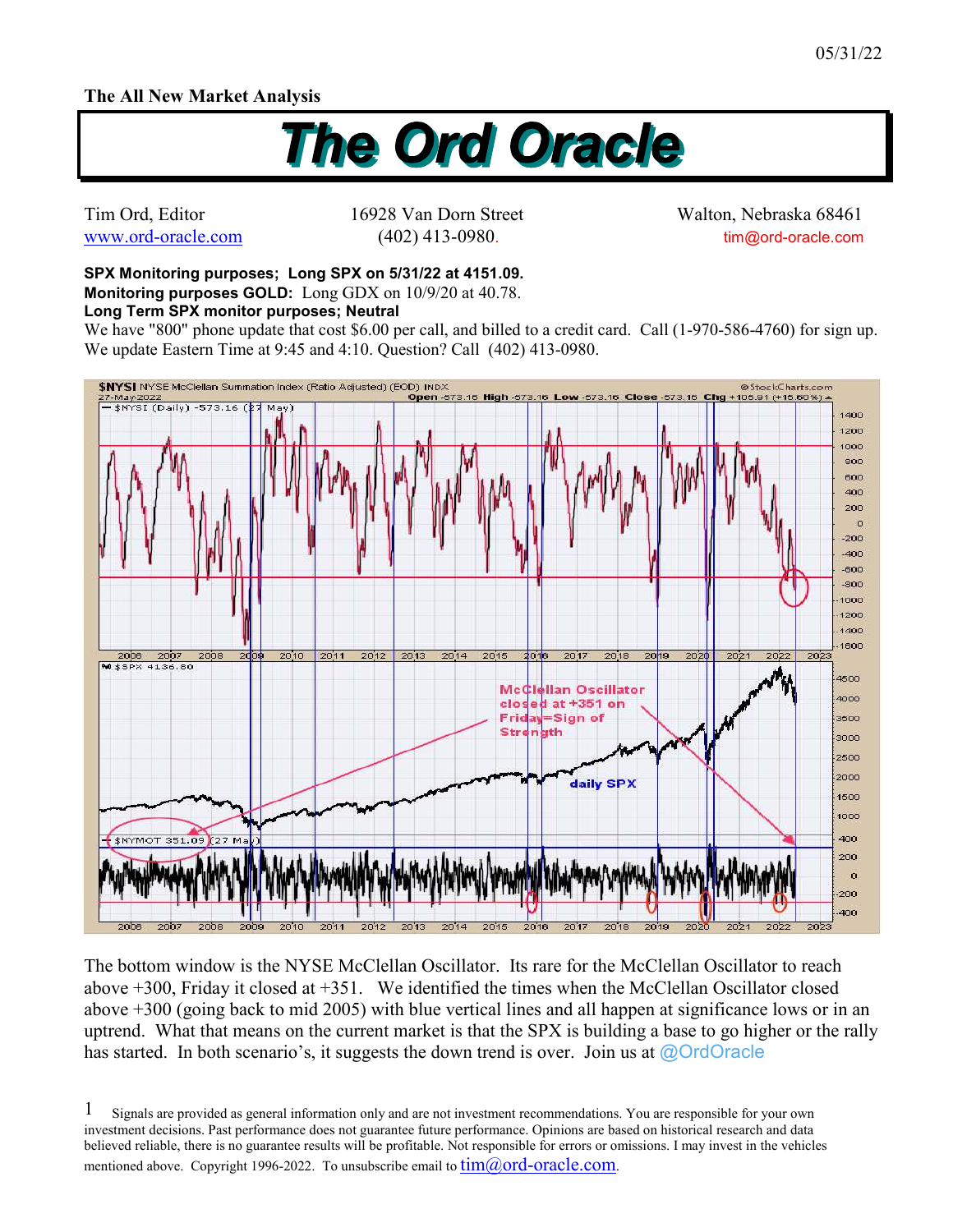## 05/31/22



The rally over the last three days produced a "Zweig Breadth Thrust". This indicator signals the start of a potential new bull market when it moves from a level of below 40% to a level above 61.5% within any 10-day period. We pointed out previous times on the chart above when the "Zweig Breadth Thrust" occurred. Could be basing here but a new bull run is possible. Join us on twitter. @OrdOracle

Signals are provided as general information only and are not investment recommendations. You are responsible for your own investment decisions. Past performance does not guarantee future performance. Opinions are based on historical research and data believed reliable, there is no guarantee results will be profitable. Not responsible for errors or omissions. I may invest in the vehicles mentioned above. Copyright 1996-2022. To unsubscribe email to  $\lim(\partial_{\Omega} \text{ord-oracle.com})$ . 2